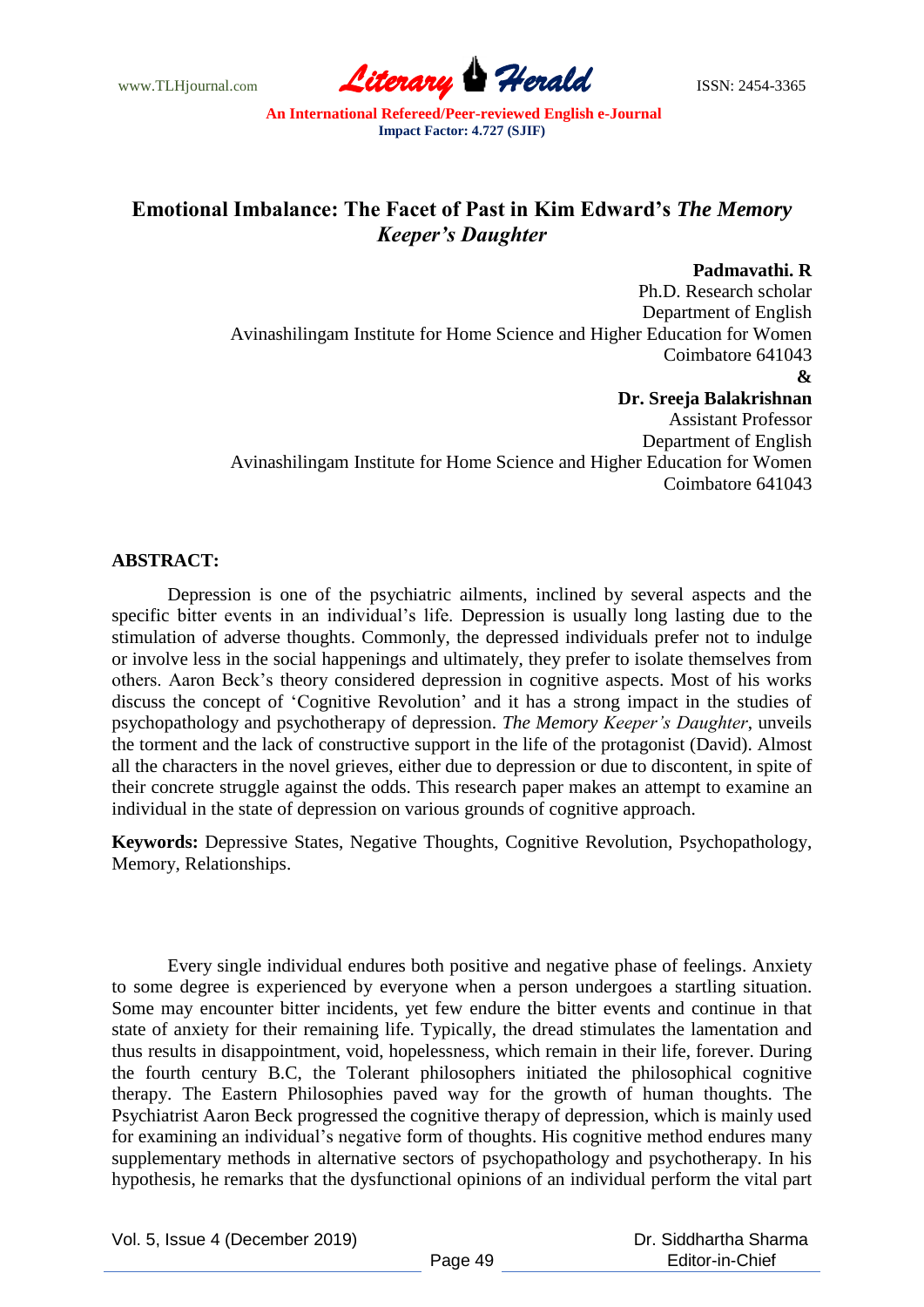www.TLHjournal.com **Literary Herald ISSN: 2454-3365** 

in the aspect of depression. Beck (1967) remarks about the lack of systematic study on depression, and his cognitive model (developed from methodical observation and experimental traits) guarantees the real examination of the thought process.



Beck"s cognitive theory describes the three concrete concepts for the reason of depression. This paper focuses on the cognitive aspects of depression in an individual based on Kim Edward"s debut novel *The Memory Keeper's Daughter.* The novel is all about the facts of living and the ups and downs of life with regard to decision making.

## The Cognitive Triads:

In the perception of cognitive triads, Beck portrays the negative cognitive patterns which causes an individual to struggle over the problems. Whereas the negative thinking leads the depressed people to complication. The dysfunctional aspect is stimulated when an individual is trapped in unbearable state of affairs in his/her life. Depression is more confusing when it comes to the matter of its indications. It combines distinctive behavior which may include gloomy attitude, delayed movement, absence of responsiveness, low confidence level, misery, weakness, and negative perception of the world. The adaptation of these elements regarding depression stimulates an adverse self-pattern, well-defined by the negative intentional and interpretational biases. These preconception leads towards negative cognitive triad and other signs of depression. The Traids involves automatic, spontaneous and seemingly uncontrollable negative thoughts.

a. The first factor in cognitive traits emphases on the negative construal of oneself, depressed individuals very often sees himself as defective or inadequate, in simple words, they underestimate themselves. This element happens due to their bitter past. Kim Edward introduces the protagonist of the novel, Dr David Henry as a successful doctor but still due to his bitter experience occurred in childhood days (death of his sister, June) makes him to sustain in the state of depression, which may be a reason as to why he separates his daughter from his wife "His love for her was so deeply woven with resentment that he could not untangle the two. She was sick all the time, from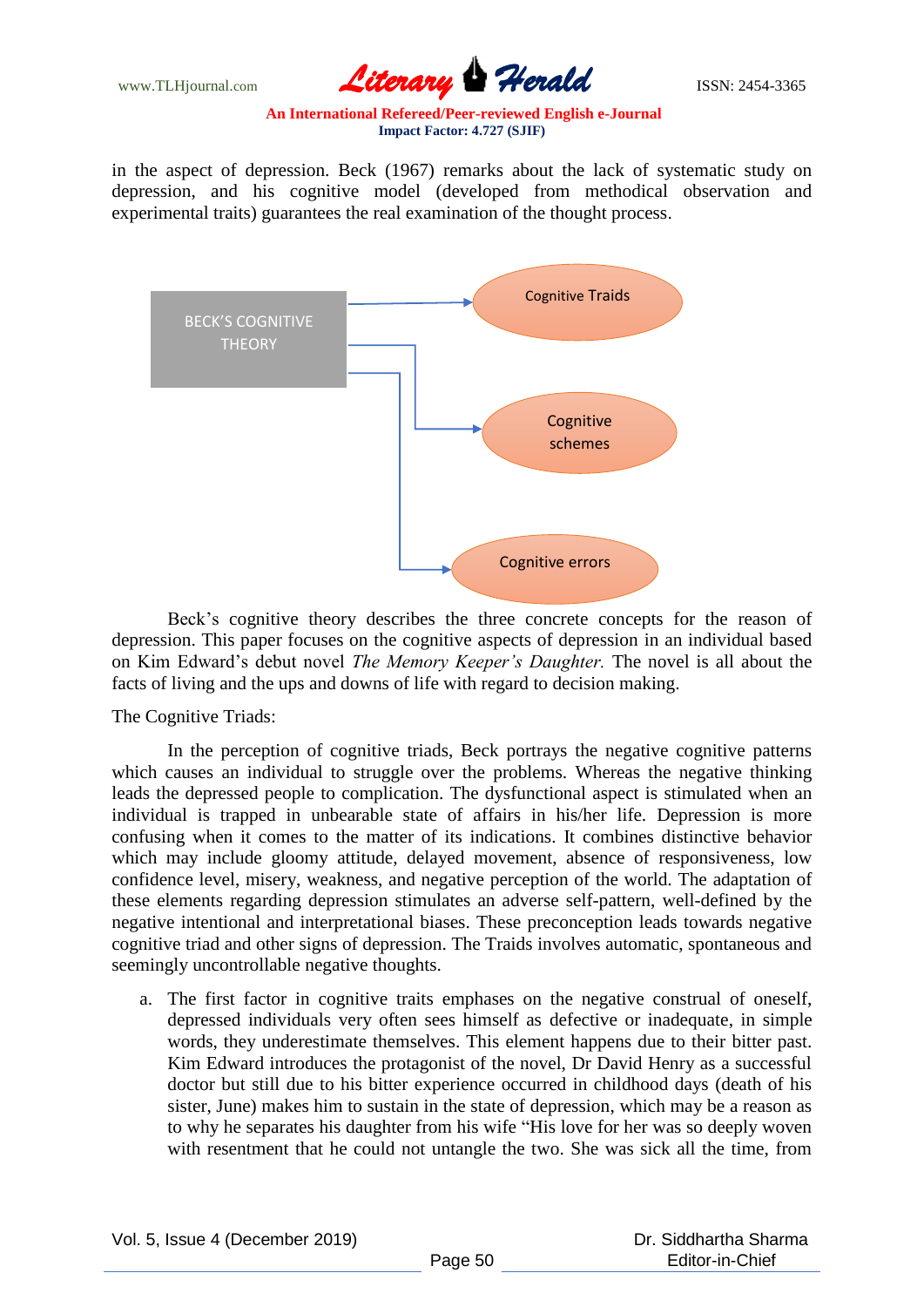

her weak heart and from the colds she got in every season, which made her wheeze and gasp for breath" (120).

These words prompt the agony of him and the miserable state of his family members condition who couldn"t save his sister. This unpleasant event (which is termed to be a negative pattern) is functioning once again when he discovers his twin child Phoebe have the symptoms of Down Syndrome. Despite being a doctor, he fails to give a better life to his child. Beck states that an individual in a depressed state will always have a negative view about themselves, here David also failed to recognize the possibilities to protect his girl because he was in dejected state and thus, it shows the negative aspect and his incapability.

b. The next element of the cognitive traits explains about the anticipation of negative view (the future). The depressed people predict their future in a negative manner, and he end with the idea that his present miseries will continue in his future as well. When David finds the health disorder of Phoebe, he decides to separate her from the family and through that he tries to escape from the sufferings (sorrows to be continued in future). He allocates the nurse Caroline to do that job "There"s a place," he said, writing the name and address on the back of envelope. "I"d like you to take her there. When it's light, I mean. I'll issue the birth certificate, and I'll call to say you're coming" (18).

David makes sure that expect Caroline none could grasp the hidden mysteries of him (disorder of his child and separating her from them). David chose the profession of a doctor, when his mother advised him to obtain the knowledge which could help the world. He accepts the complexity in undertaking the particular job (holding his daughter along with him) because of the past (death of June). However, for external world his success is probable but the truth is, he is not ready to tolerate the same kind of agony at any cost in his future life.

c. The final element of this trait, describes the proximity of the depressed people as they possess the mentality to interpret their current situation in a negative manner. They deliberately think that the world brands irrational anxieties upon them and there are too many impediments in their lives to accomplish the goal. Beck states that "he misinterprets his interactions with his animate and inanimate environment as representing defeat or deprivation" (Beck et al, 1967, 11).

David from his childhood encounters the continues death of people who were intimate to him and the apathetic state of his mother who couldn"t get through herself from the miseries. The idea of separating a child from the family is a selfish act, but due to David"s negative pattern of thinking, he picturizes that his daughter would become an obstacle for a peaceful life. When his wife and others would come to know about Phoebe"s disorder then that would lead him to face all the miseries once again in his lifetime, so he is firm in his idea that the absence of baby in the family could help him to get rid of all worries in his life.

Even when another depressed individual encounters similar situations he might fail to find the solution for the problems. He retains the same thinking process that his remaining days are not going to be smooth because of the present circumstance. He might conclude that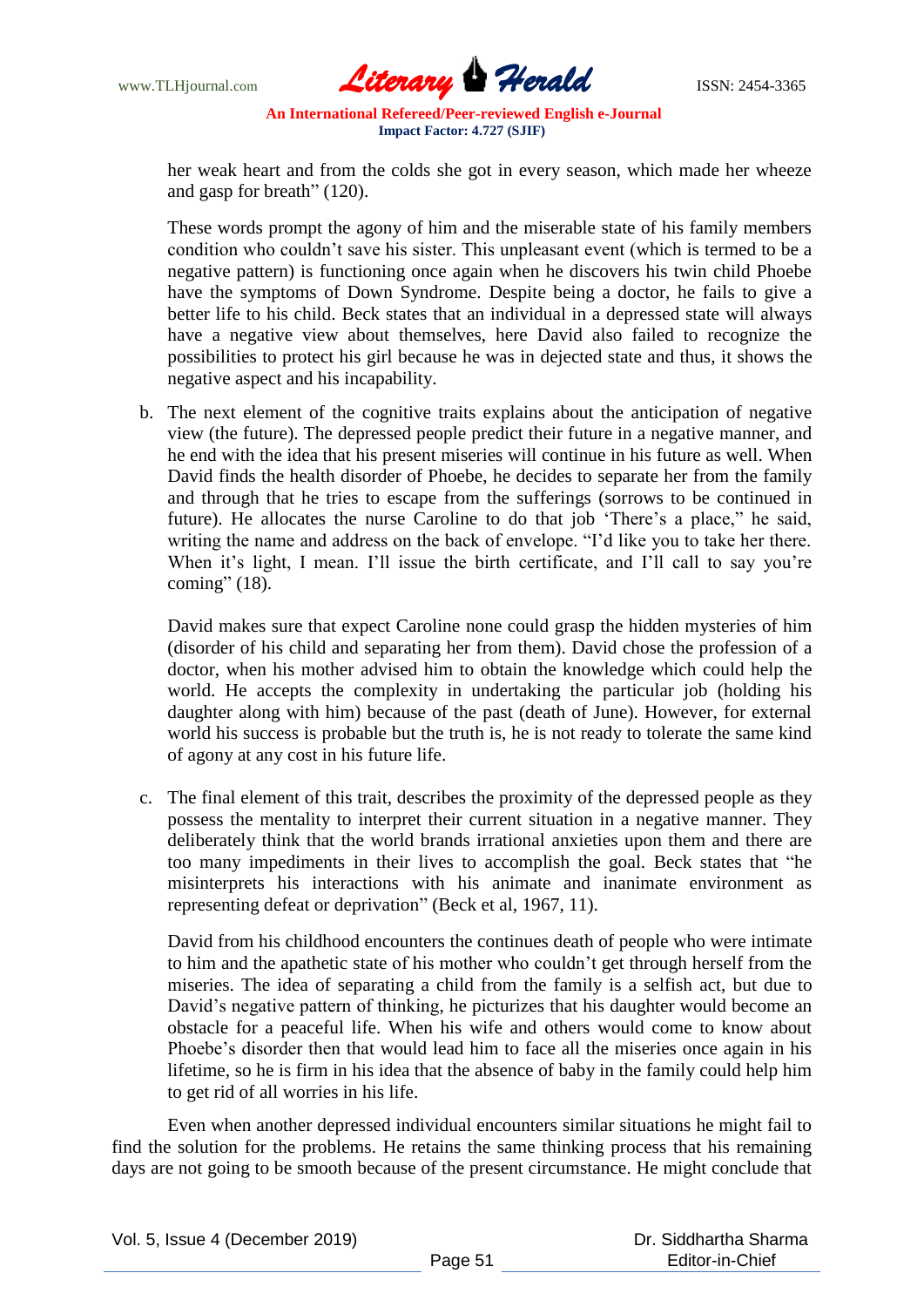www.TLHjournal.com **Literary Herald Herald ISSN: 2454-3365** 

he cannot overcome from the troubles. The nondepressed people might handle the problem in a different manner. David, experiences the cognitive traits of a depressed person and in the depressed state he longs to escape from the problematic situations, so he comes out with a solution of giving his daughter away. He never let himself to be stuck in a particular point, he is quite sure that his decisions could give him the chances to lead a normal life. In one perspective the readers can also think that David has taken the practical decision. On the contrary, David tries to save him from the miseries.

According to the theory, past (unpleasant experience) takes momentous role in the thinking process of a depressed individuals and it results in their decision making regarding some comparable events that happen in their lives. Many researches have been conducted to justify the hypothesis of Beck. He states that negative thoughts are the solid reason for people to undergo depression. Haaga, Dyck and Ernst in their research (empirical status of cognitive theory of depression) mention that people with negative thoughts regarding themselves, their present and future develop more negative ideas than the nondepressed people.

Derry and Kuiper conducted a research about depressed people and processed their personal information. They examined the issue with regard to context of an experiment on memory for self-relevant analysis. They allotted depressed and nondepressed persons and rated the progression of adjectives for their self- descriptiveness. They mentioned positive as well as negative attributes. When the participants were asked to recall the words, the results showed that the depressed persons recollected of negative attributes than positive self-distinct attributes compared to the nondepressed persons. These results support Beck"s hypothesis.



The dogma of the cognitive appeals to some illustrative definition which always connects some sense that respond to some emotions. When a person overcomes a circumstance, the schema related to that context is stimulated. In case, if a person incorrectly thinks that he cannot overcome a problem, surely through his actions he proves his organized negative cognitive pattern.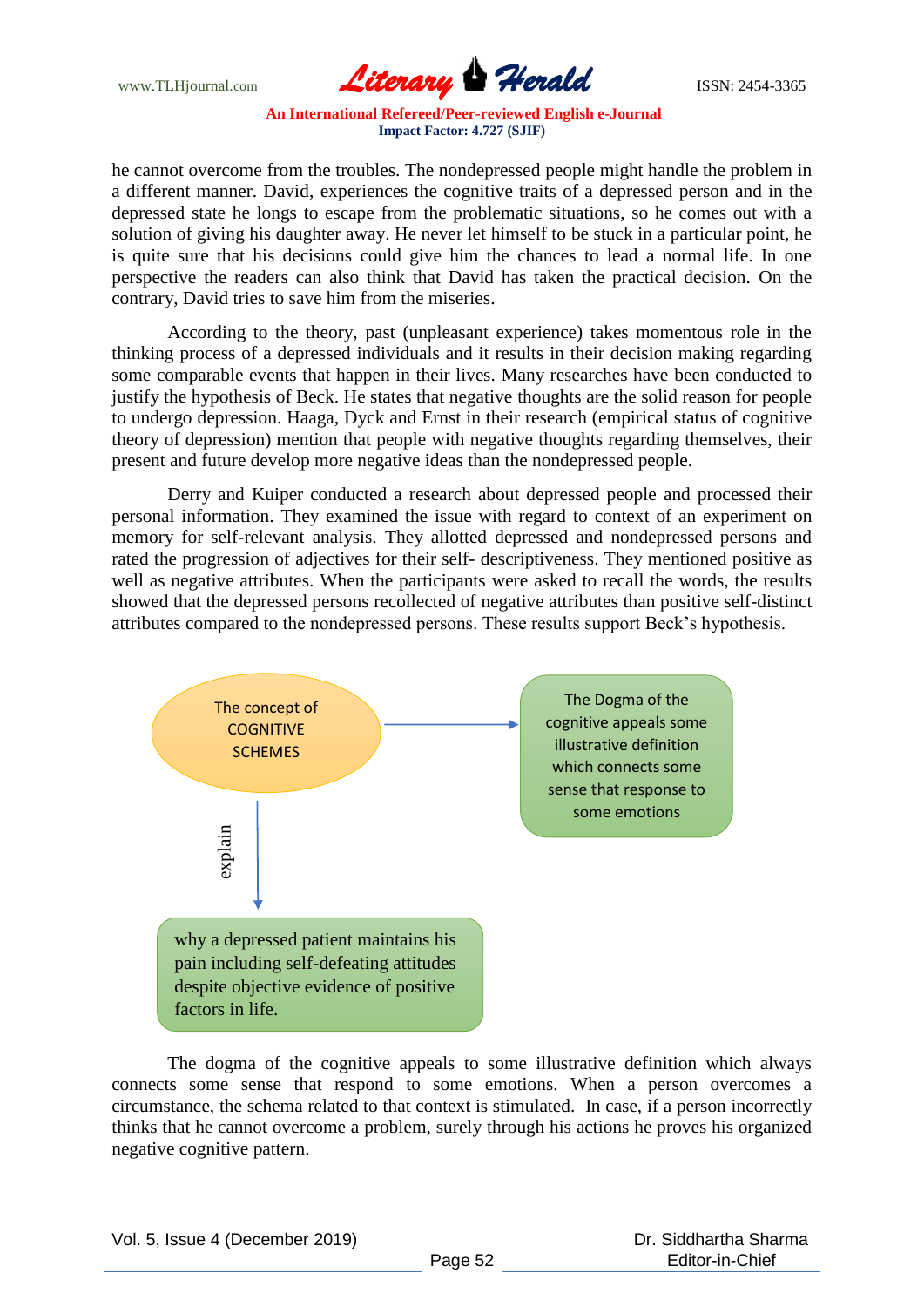www.TLHjournal.com **Literary Herald Herald ISSN: 2454-3365** 

Rehm (2015) mentions that when the negative distorted cognition is in process, that person endures a condition which can be termed as "automatic thoughts". The cognition process is intended to be automatic in the sense as the person is not aware of those interpretive process but there occurs some emotional cognition. The thoughts can be categorized from assumptions, which are different from the automatic thoughts. In the concept of depression, the motif of the automatic thought is termed as perception of loss which is assumed. In the cognitive process, the loss results in depression, on the other hand, perception of danger is anxiety and offense in anger.



## Criticism:

Corey assesses the cognitive therapy developed by Beck for concentrating more on technique-oriented methods, thereby not maximizing the therapeutic connection between patient and therapist. It emphases more on eliminating symptom without analyzing the root cause of the patient"s depression causing syndrome. Ken Sun also states the draw back in this cognitive therapy, the theorist has explained that dysfunctional belief triggers the negative pattern of thinking and he emphasis on analyzing the connection between these two processes, but he fails to explain the reason why for depressed people focus on their negative attributes when the positive evaluation of the self is more accurate. "He future continues by stating the neither the cognitive model adequately reconciles the two types of finding: selfblame bias and self- service bias. Research has shown that people have the motivation to see the self-concept, self-exhibiting a self- serving bias (including blaming failures on the situation while taking credit for success)'. (Ken Sun, 2009) Beck's Cognitive therapy also have certain limits like other therapeutic models yet proves to be functional in most cases of depression.

G.W. Brown and Harris claim that the negative life events play a significant role in the development of depression from the childhood through the adulthood. Almost all the depressed individuals experience at least one major negative event in their lifespan. David encounters numerous worries in his childhood and that automatically develops the depression in his life from the childhood. "Depression does not refer to a single response class; at least, as it has traditionally been defined, its primary symptom is a state of subjective distress." (Coyne,140). When he faces the similar situations of pain once again, he decides to unlock himself from the sorrows by finding a solution to it. He executes his plan and whether he succeeds in his idea or not, it would expand the plot to next stage.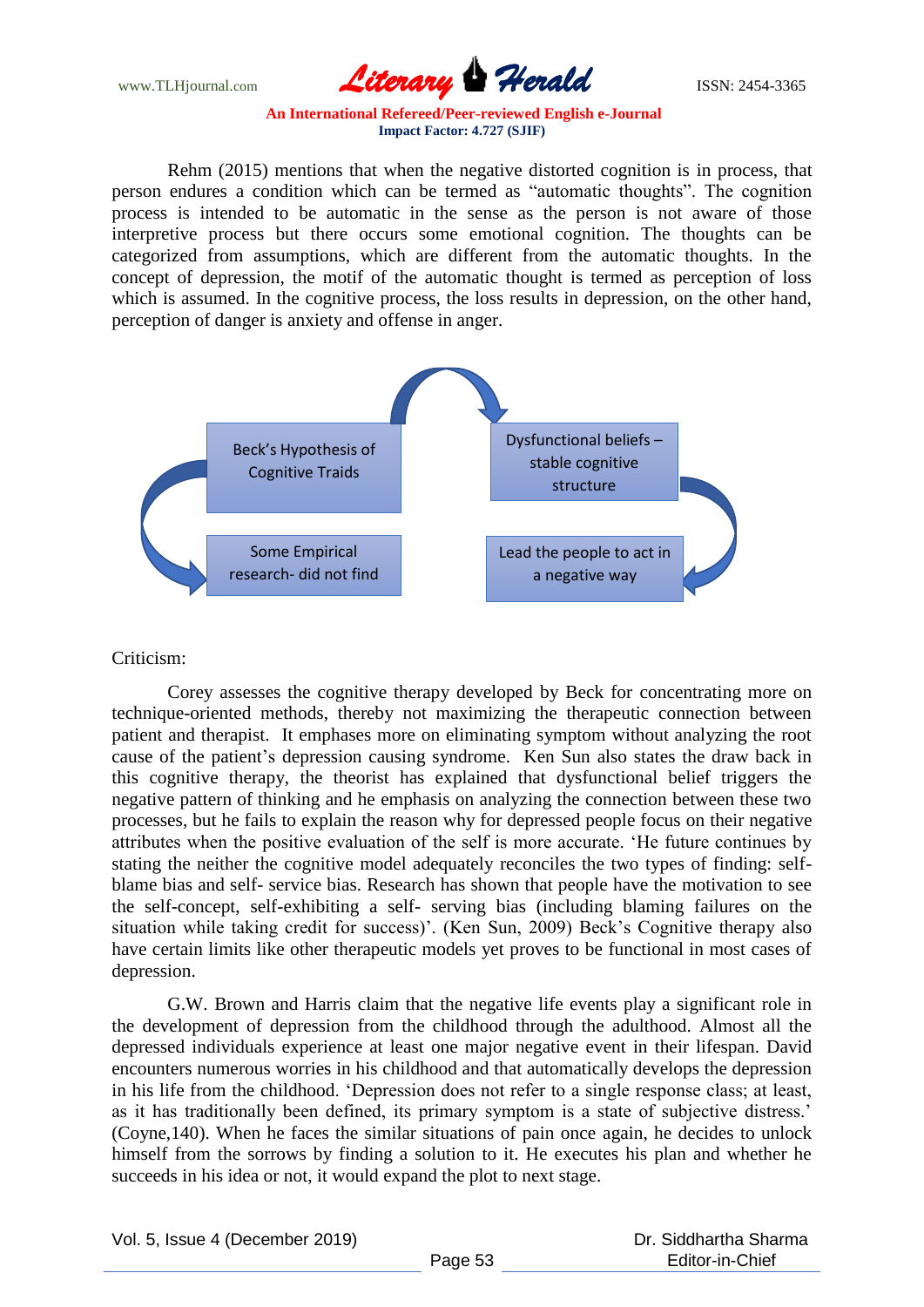www.TLHjournal.com **Literary Herald ISSN: 2454-3365** 

The element of experiencing, thought process, feeling and decision making show the characteristics of a man"s mind. The behavioral approach helps more in analyzing the mentality of the depressed people. David"s decision to separate Phobe from the family makes him undergo the agony, it happens because of his emotional bond towards his daughter and his family which he fails to express properly. The general observed factors in the depressed individuals are low self-esteem, feeling of guilt and other phenomenal changes. The behavioral changes vary from individual to individual. Thus, some depressed individuals have low self-esteem and some other may have other behavioral aspects of depression. This is proved in the case of David; in his depression state he never develops low self-esteem. He experiences other behavioral changes such as guilt feeling and self-blaming.

Mankind and guilt conscience are bounded together. There are chances for the individual to suffer in the state of guilt during their depressed mood. This deep feeling of guilt often experienced by the people who have spoiled the normal lives of others. The feeling of guilt over takes one's life as they automatically start to worry for the outcomes of all results. In the novel, David realizes his guilt when his wife, Norah has arranged a memorial service to their daughter (who is still alive). He continues to maintain his mysteries even at that stage and that naturally makes him to endure even more pain. He does not try to solve the issues instead when he meets Caroline, he expressed his grief as "Please, Caroline, don"t do anything without telling me first. That"s the only thing I ask. That you give me warning, whatever it is you decide." (66). Humans are much concerned about the things which run in their minds. David also attempts to behave normal despite his guilt. He thinks that it is too late to inform Norah about their child, and he is ready to endure the pain without projecting it to the outer world. He projects himself as a nondepressed person in front of his family and others.

There is a strong connection between guilt and betrayal, the act of guilt shows the manner in which individuals betray others. Here, David suffers guilt because of hiding the truth from his family, which naturally develop the thoughts that he is betraying his dear ones in the minds of readers. He attempts to escape from the sufferings (Phoebe's health disorder) but unknowingly he locks himself in another shot of pains. Hiding things is not to be appreciated in a relationship, but David does it due to his circle for his family concern.

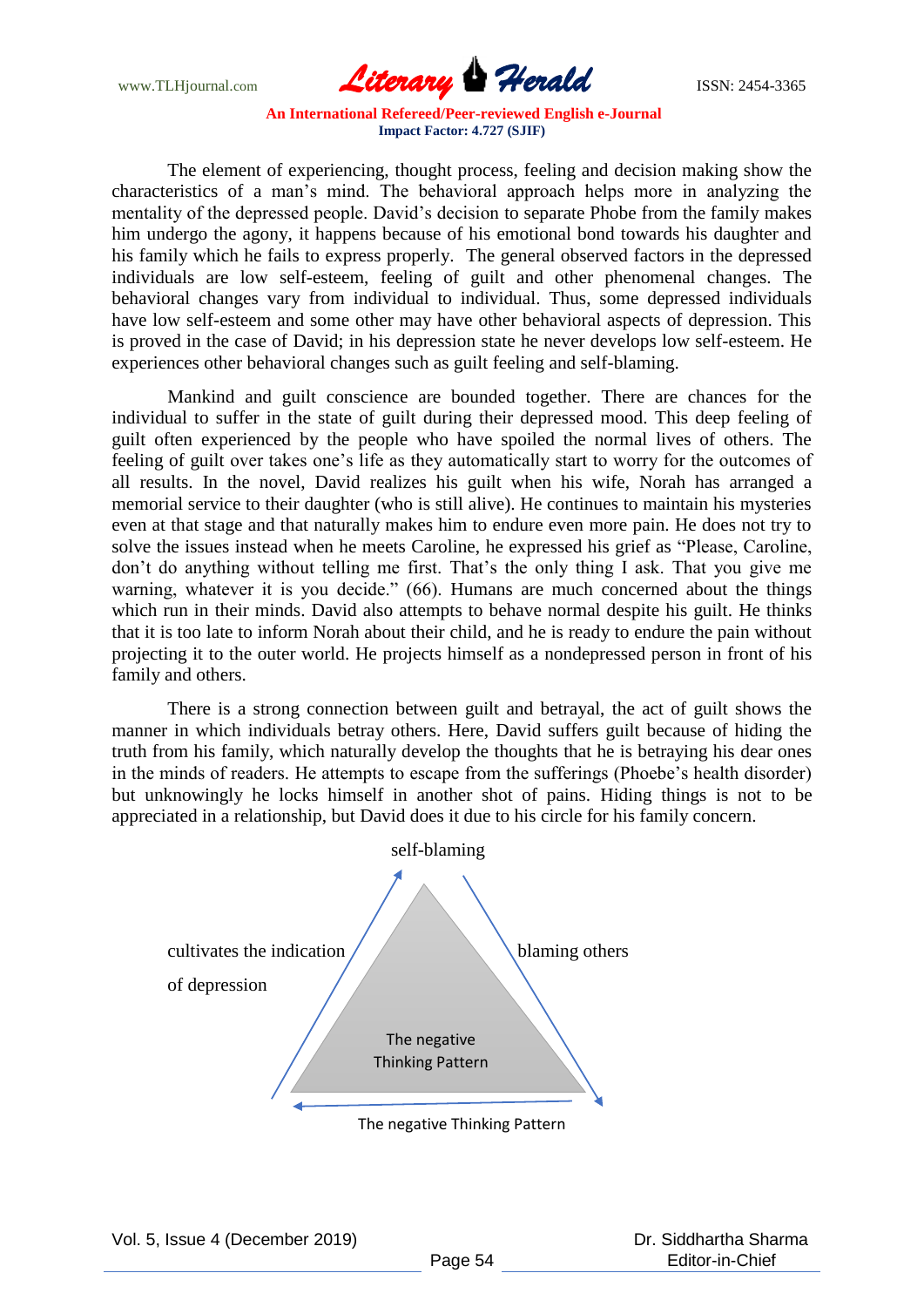

The negative thinking pattern cultivates the indications of depression, the self blaming is one among that. The depressed individuals think that whatever the misers they come across in their life mainly because of them and they start to self-blame even for the mistakes of others. In the case of David, he fails to fulfill the emotional needs of Norah, "Yet everything had changed. David had changed. Evenings, when he sat beside her on the couch, browsing through his journals, he was no longer really there." (79). So, she begins to have more secrets relationships. The human begins are dependent creature, to run a normal life the emotional attachment plays the important role in everyone"s life. In the state of depression, David blames himself for Norah's affairs 'He'd kept this silent because his own secrets were darker, more hidden, and because he believed that his secrets had created hers' (203). When he discovers her relationships, he never questions her about the affairs to her; their secrets occupy the central position in the family and caves their lives together. Thus, it results in the loss of emotional attachment in their lives.

The loss of emotional attachment leads the individuals to lose the valuable gift (happiness) in their life. Happiness is a significant part in every one"s life. In general, the depressed people fail to concentrate on the positive episodes in their life. The anguish in David's life is like an iceberg that remains underwater, the success in his life is the tip part of the iceberg which is visible to the other character in the novel, "Life had gone on, it was full and rich; he was, in all visible ways, a success. And yet at odd moments- in the middle of surgery, driving into town, on the very edge of sleep- he"d start suddenly, stricken with guilt. He had given their daughter away' (193). As mentioned in the theory the activation of dysfunctional belief makes him to stick on his depressed episodes and brood over for his guilt and thus all these thoughts pave a way for him not to focus more on the happiness in his life.

The negative thoughts have a strong impact on every one"s life and that automatically reflect in their lives. Likewise, one should bear the consequences of the decision taken during the activation of dysfunctional belief. This is what happens in the life of David. When he plans to meet his daughter and then to reveals all his secrets to his family it did not result in success. When he meets the nurse Caroline after so many years, he tells her that "I read them. I first I had to force myself, to be honest. Later I wanted to know what was happening, even though it was painful. You gave me little glimpses of Phoebe. Little scraps from the fabric of your lives. I looked forward to that." (246) through this he admits his feeling for his daughter to the readers.

According to Beck's hypothesis, the vulnerability of a depression-prone individual results in the negative attributions and their mentality in interpreting their negative thinking patterns in self, world and future. These negative terms naturally make the depressed individuals to question about his being and thus it leads him to commit suicide in the state of depression. On the other hand, one can consider that when an individual start to concentrate on their positive reinforcement that could give them a chance to get some relief from their suffering. In general, people like to repeat some sort of actions which could let them to receive some positive reinforcement.

David carries all those bitter memories in his mind repeatedly, photography and serving others are the two things which he tends to repeat (reinforced). In fact, these two things serve as a remedy for his psychological pain. He confesses that he fails to help his own loved person "He was pleased- it was good to be able to help people in need, to offer healing-

Vol. 5, Issue 4 (December 2019)

 Dr. Siddhartha Sharma Editor-in-Chief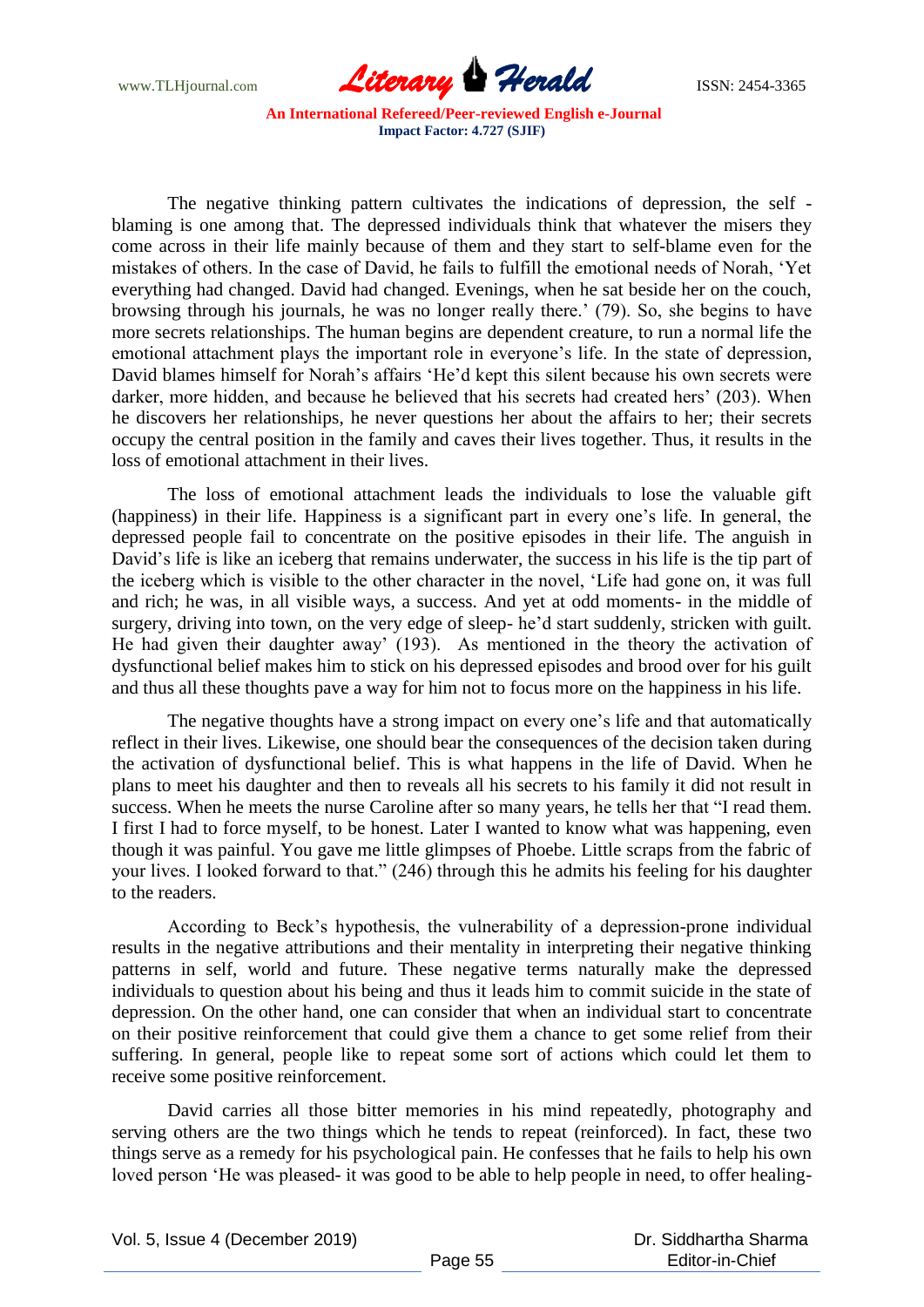www.TLHjournal.com **Literary Herald Herald ISSN: 2454-3365** 

sometimes he could not seem to do for those he loved the most' (107). He helps other and through wishes it would change him and also regret the feeling for his daughter and family.

Photography takes an essential role in David"s life, to create some semblance of control in his lifetime. The following quotes explain about his feeling in capturing the things around him.

"Put the camera away," she said. "Please. It's party, David."

"These tulips are so beautiful," he began, but he was unable to explain himself, unable to put into words why these images compelled him so. (149).

He starts to observe the belongings around, in his life and those things give him a chance to have some breaks in his depressed thoughts. Throughout the novel, the readers could witness David taking part only in few social mingling and that too he never has a great conversation with others. Instead he observers his surrounding and capture the pictures which reveals his feelings. He repeats doing these two things, but it does not give him a complete satisfaction of life, it acts as a tool for him to get some kind of relief in his life.

In the poem "*We Wear the Mask*" the poet Paul Laurence Dunbar states that people cover their actual sentiments by wearing veils. He goes on to underscore the seriousness of the agony and suffering that these veils attempt to conceal. The suffering of an individual can be understood when others put themselves into the world of depressed people. Edward, creates a situation for Norah to realize the emotional troubles of David which he endures. The reality come to light when she unlocks the dark room where he spends most of his time and preserves all his privileged relics of torment and distress. It shocks to her and she understands the real nature of David and his regrets for their daughter, in her absence. David searched for her everywhere but failed to find her. Norah never realized all these secrets and the silent longing of David for their children. The photos collected by him picturizes the events in his which he cherished every moment. Norah is finally able to empathize for David. On the other hand, Paul contemplates of what his twin sister might have been if she had not been born with Down Syndrome.

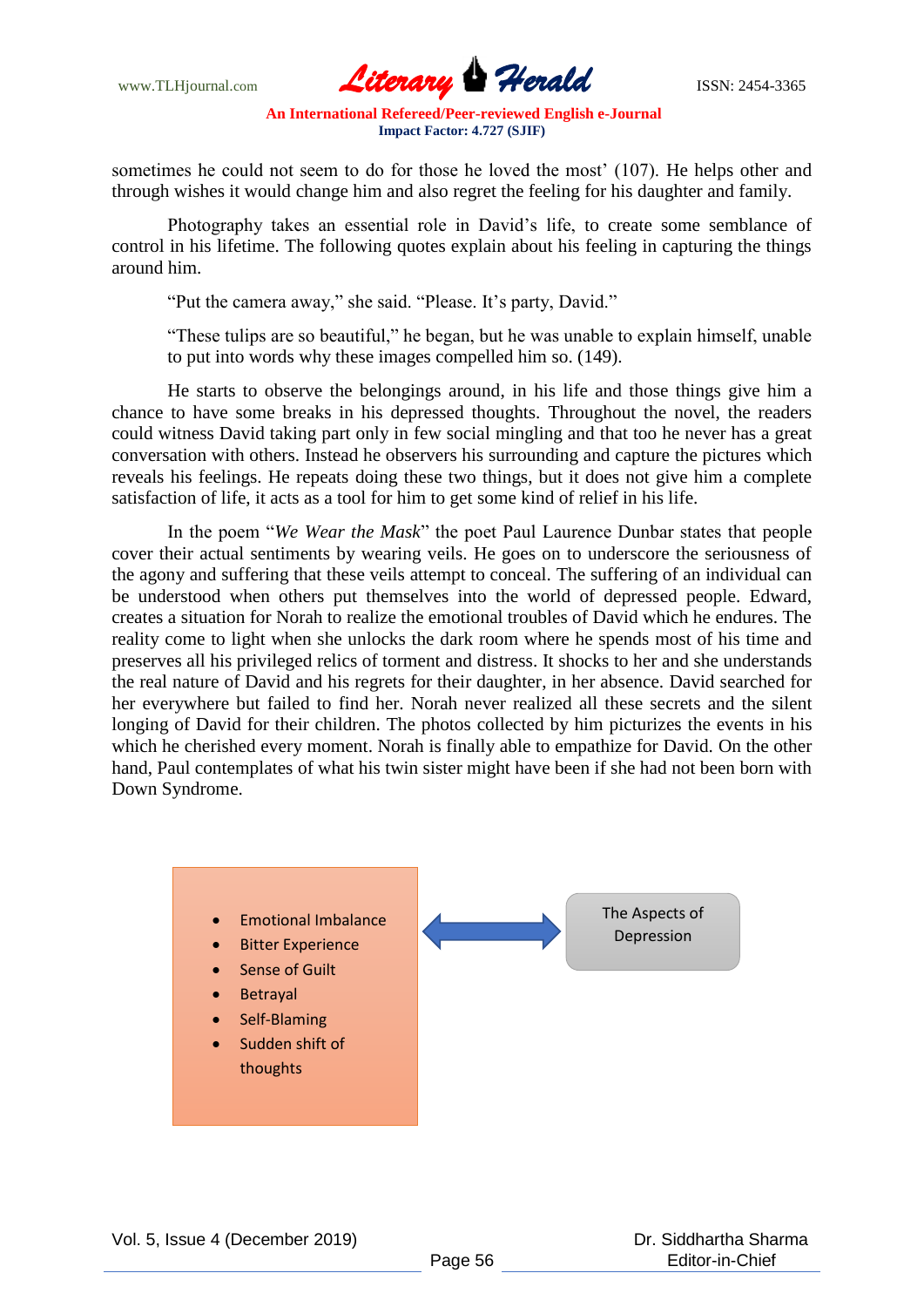www.TLHjournal.com **Literary Herald ISSN: 2454-3365** 

The quality of life of the individual is determined by their way of living. It is important for a person to live a life with stability. Depression comes into existence due to with some emotional imbalance, unpleasant experience, sense of guilt, betrayal, and selfblaming. From the psychological point of view, David has a sting feel which cannot be undone. The novel depicts the less joyful side of the characters, hence obviously, torment over-ends one"s life when contrasted with the euphoric condition of humankind. On the whole David"s life is an after effect of a man who lives in dread of his future because of what has occurred in his past. David dreads his past and loses his future